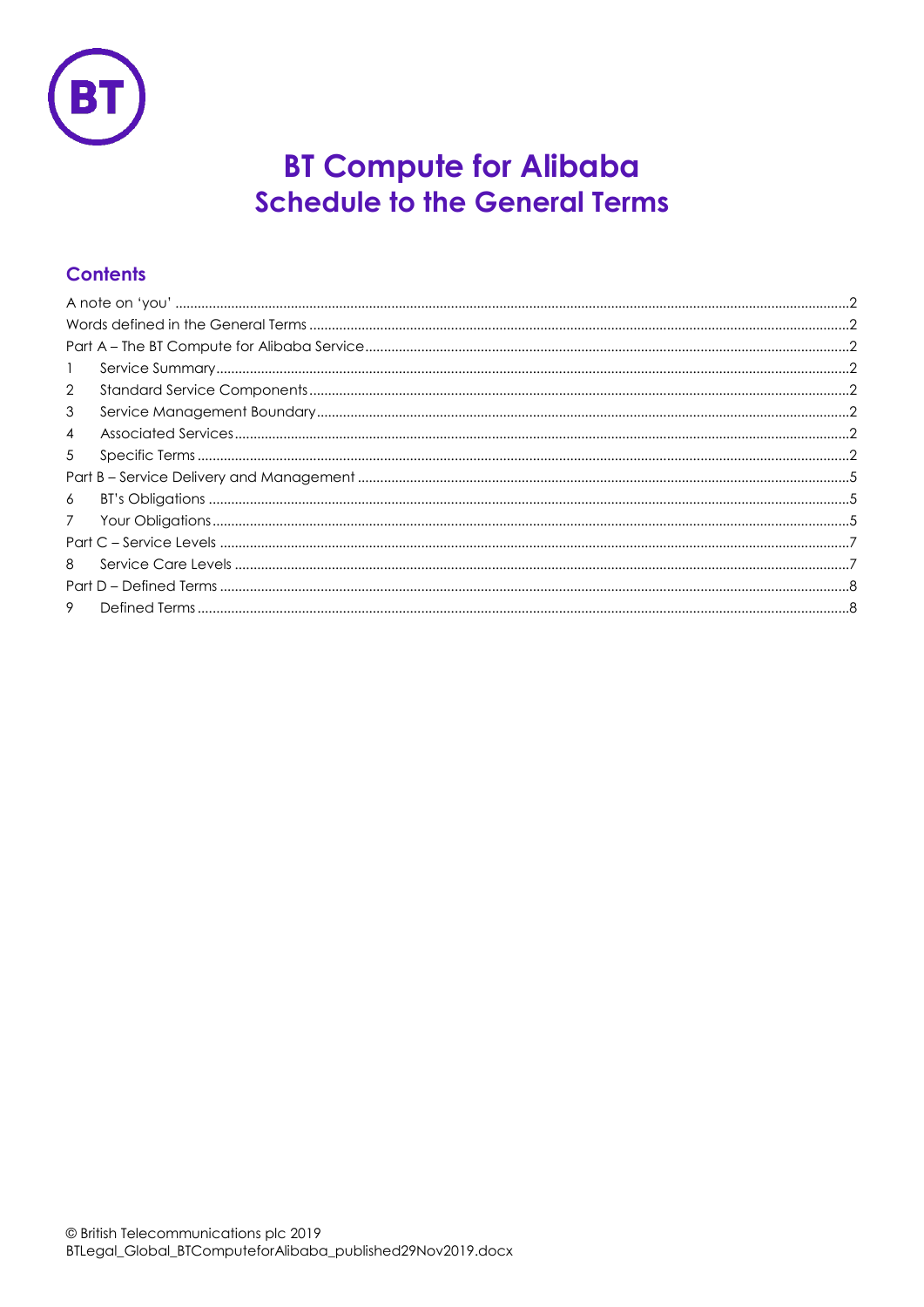

#### <span id="page-1-0"></span>**A note on 'you'**

'You' and 'your' mean the Customer.

#### <span id="page-1-1"></span>**Words defined in the General Terms**

Words that are capitalised but have not been defined in this Schedule have the meanings given to them in the General Terms.

## <span id="page-1-2"></span>**Part A – The BT Compute for Alibaba Service**

#### <span id="page-1-3"></span>**1 Service Summary**

BT will provide you with a cloud based services platform, offering computing power, storage and content management functionalities comprising the Standard Service Components up to the point of the Service Management Boundary as set out in Paragrap[h 3](#page-1-5) ("**Alibaba Service**").

#### <span id="page-1-4"></span>**2 Standard Service Components**

BT will provide you with all of the following standard service components ("**Standard Service Components**") in accordance with the details as set out in any applicable Order:

#### 2.1 **Alibaba Service**

Access to the Alibaba Portal through which you can order, access and use the Alibaba Products.

#### <span id="page-1-8"></span>2.2 **Compute Management System**

BT will grant you access to the Compute Management System which will:

- 2.2.1 allow you to register and provide log on details for Users;
- 2.2.2 provide you with a reporting and management tool that:
	- (a) shows details of the Alibaba Products that are being utilised;
	- (b) provides you with usage reports detailing which Users are using which Alibaba Products; and
	- (c) provides you with financial and billing information based on your Usage Charges for the Alibaba Service.

#### <span id="page-1-5"></span>**3 Service Management Boundary**

- <span id="page-1-10"></span>3.1 BT will provide and manage the Alibaba Service in accordance with Parts B and C of this Schedule and up to the point where the Compute Management System connects to the Alibaba Portal, as set out in any applicable Order ("**Service Management Boundary**").
- 3.2 BT will have no responsibility for the Alibaba Service outside the Service Management Boundary.
- 3.3 BT does not make any representations, whether express or implied, about whether the Alibaba Service will operate in combination with any Customer Equipment or other equipment and software.
- 3.4 The Alibaba Service provided by BT pursuant to this Schedule is not compliant with PCI DSS nor is it designed or intended to be and you will not use the Alibaba Service for the processing, storage or transmission of any Cardholder Data or any data that is subject to PCI DSS.

#### <span id="page-1-6"></span>**4 Associated Services**

4.1 You will have the following service in place that will connect to the Alibaba Service and is necessary for the Alibaba Service to function and will ensure that this service meets the minimum technical requirements that BT specifies:

4.1.1 internet service with sufficient bandwidth to enable you to access and use the Alibaba Service,

#### ("**Enabling Service**").

- <span id="page-1-9"></span>4.2 If BT provides you with any services other than the Alibaba Service (including, but not limited to any Enabling Service) this Schedule will not apply to those services and those services will be governed by their separate terms.
- 4.3 If you are required by Applicable Law to purchase the Alibaba Service from a third party supplier, BT will manage the Alibaba Service as your agent. You will provide BT with a letter of agency to enable BT to manage the third party.

#### <span id="page-1-7"></span>**5 Specific Terms**

<span id="page-1-11"></span>5.1 **Term**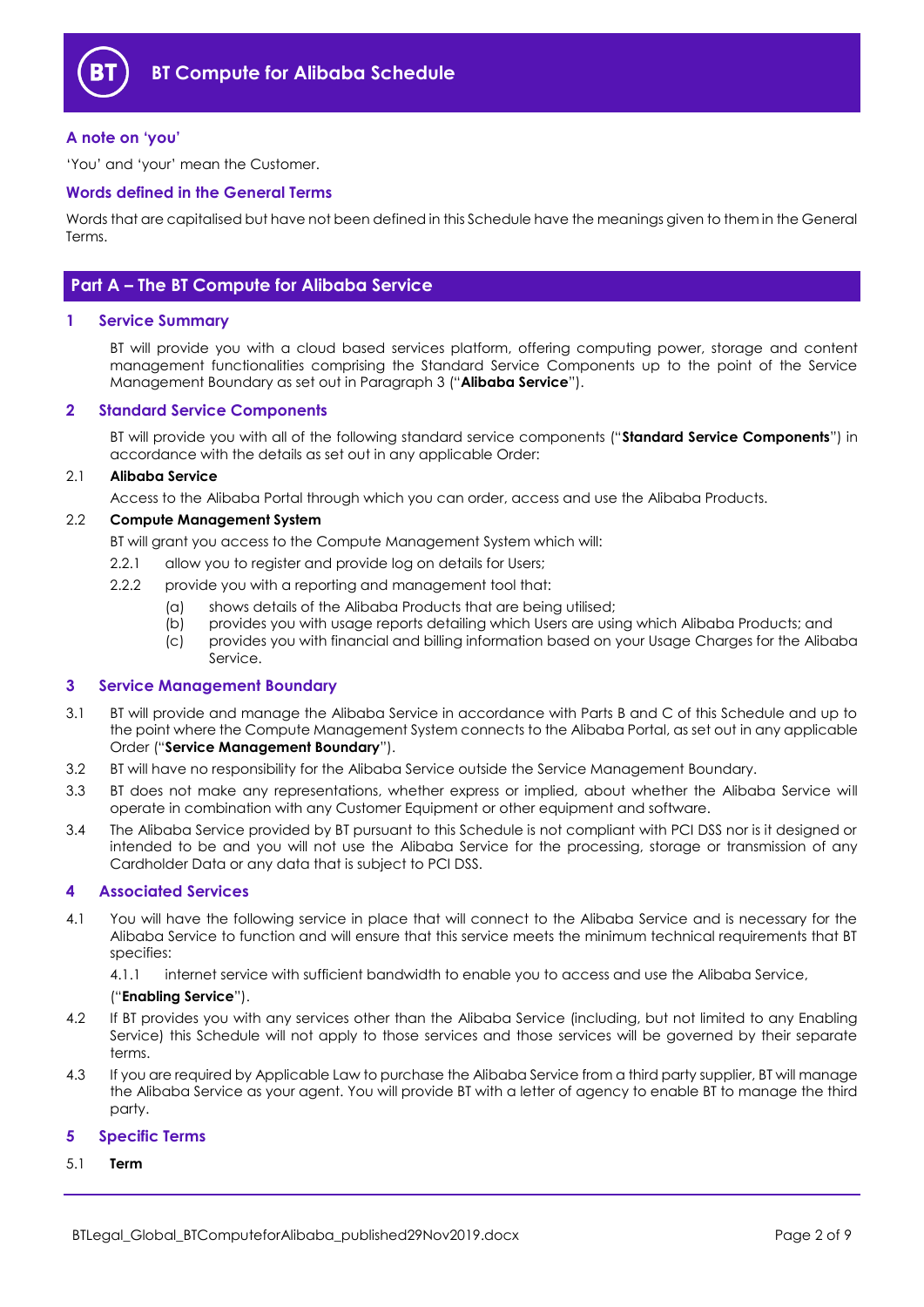

BT will provide you with the Alibaba Service until either of us terminate the Alibaba Service in accordance with this Contract ("**Term**").

#### <span id="page-2-0"></span>5.2 **Changes to the Alibaba Service**

- 5.2.1 BT may, acting reasonably, modify the features of, cease offering, amend the terms of or make any adjustments or modifications to the Alibaba Service as BT deems necessary provided that for any material changes to the core features or operation of the Alibaba Service, BT will provide you with as much notice as BT reasonably can.
- 5.2.2 BT may amend the Alibaba Service in accordance with Paragraph [5.2.1](#page-2-0) by either:
	- publishing the amendment online at [www.bt.com/pricing](http://www.bt.com/pricing) or [www.bt.com/terms](http://www.bt.com/terms) (or any other online address that BT advises you of); or
	- (b) by giving Notice to you.

#### 5.3 **Termination for Convenience**

For the purposes of Clause 17 of the General Terms, either of us may, at any time after the Service Start Date and without cause, terminate the Alibaba Service by giving 60 days' Notice to the other.

#### 5.4 **Termination for Cause**

In addition to any other termination rights set out in this Contract, BT may terminate the Alibaba Service if you use the Alibaba Service in breach of the terms of this Contract in a way that:

- 5.4.1 poses a security risk to the Alibaba Service or any third party; or
- 5.4.2 subjects, or will subject, BT or the Supplier to liability to suspension or fines by regulatory agencies or material non-compliance with any Applicable Laws.

#### <span id="page-2-4"></span>5.5 **Licence**

- 5.5.1 BT grants you a limited, revocable, non-exclusive, non-sub licensable, non-transferrable licence to:
	- (a) use the Alibaba Service for your own internal business purposes; and
		- (b) in accordance with the terms of this Contract,

#### ("**Licence**").

- <span id="page-2-1"></span>5.5.2 BT will suspend the Licence and use of the Alibaba Service if the Supplier informs BT that the Alibaba Service has data security issues related to the transmission of the Supplier's data via the Supplier's application programming interfaces or reseller platforms.
- 5.5.3 If BT has to suspend the Licence and your use of the Alibaba Service in accordance with Paragraph [5.5.2,](#page-2-1) BT will use commercially reasonable endeavours to give you as much notice as possible.

#### <span id="page-2-5"></span><span id="page-2-2"></span>5.6 **Real-Name Registration**

- 5.6.1 Subject to any Applicable Laws, and at BT's request, you will provide BT and the Supplier with the following identification information which includes, but is not limited to:
	- (a) full company name;
	- (b) country that your company is registered in;
	- (c) company registration number; and
	- (d) copy of company registration certificates,

#### ("**Real-Name Registration Information**").

- 5.6.2 BT will aim to give you as much notice as BT reasonably can in order that you can provide BT and the Supplier with the Real-Name Registration Information however you will provide BT and the Supplier with the Real-Name Registration Information within the time periods that BT specifies.
- 5.6.3 You will ensure that:
	- (a) Real-Name Registration Information is accurate and up to date; and
	- (b) you have obtained all appropriate and lawful consents to provide BT and the Supplier with the Real-Name Registration Information.
- 5.6.4 If you fail to comply with the provisions of this Paragraph [5.6,](#page-2-2) BT may suspend or restrict your use of the Alibaba Service.

#### <span id="page-2-3"></span>5.7 **EULA**

- 5.7.1 BT will only provide the Alibaba Service if you have entered into the following end user licence agreements with the Supplier:
	- (a) Alibaba Cloud International Website Terms of Use found at [https://www.alibabacloud.com/help/faq](https://www.alibabacloud.com/help/faq-detail/42417.htm?spm=a2c63.q38357.a3.1.335852d6IjxL6z)[detail/42417.htm?spm=a2c63.q38357.a3.1.335852d6IjxL6z;](https://www.alibabacloud.com/help/faq-detail/42417.htm?spm=a2c63.q38357.a3.1.335852d6IjxL6z)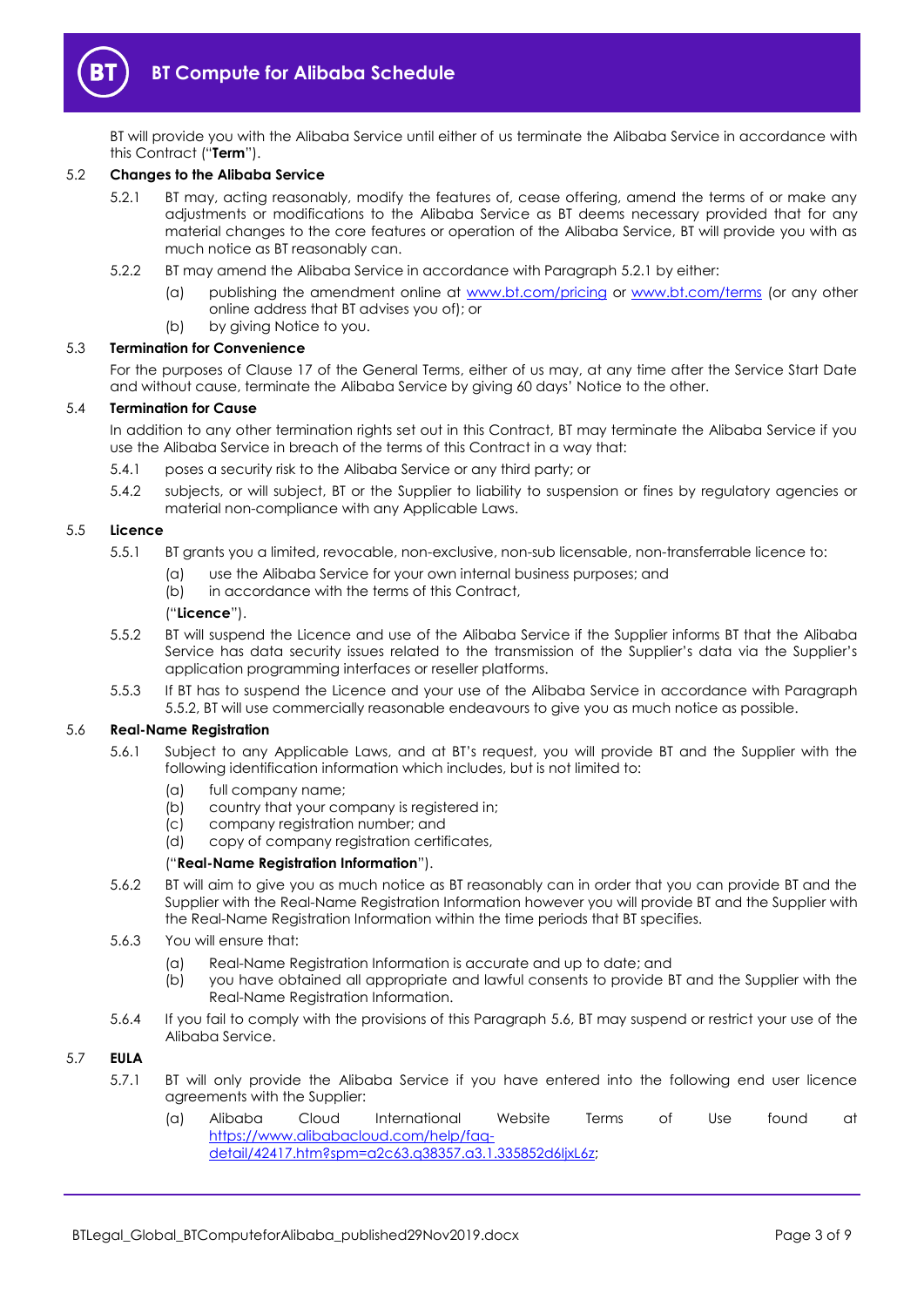



- (b) Alibaba Cloud International Website Membership Agreement found at [https://www.alibabacloud.com/help/faq](https://www.alibabacloud.com/help/faq-detail/42427.htm?spm=a2c63.q38357.a3.1.27c75e1aEDC4Qm)[detail/42427.htm?spm=a2c63.q38357.a3.1.27c75e1aEDC4Qm;](https://www.alibabacloud.com/help/faq-detail/42427.htm?spm=a2c63.q38357.a3.1.27c75e1aEDC4Qm)
- (c) Alibaba Cloud International Website Privacy Policy found at [https://www.alibabacloud.com/help/faq-](https://www.alibabacloud.com/help/faq-detail/42425.htm?spm=a2c63.q38357.a3.1.2d42350a49d0zt)
- [detail/42425.htm?spm=a2c63.q38357.a3.1.2d42350a49d0zt;](https://www.alibabacloud.com/help/faq-detail/42425.htm?spm=a2c63.q38357.a3.1.2d42350a49d0zt) and (d) Alibaba Cloud International Website Product Terms of Service found at <https://www.alibabacloud.com/help/doc-detail/42416.htm>

in the form set out at the links above and as may be amended or supplemented from time to time by the Supplier ("**EULAs**").

- 5.7.2 You will observe and comply with the EULAs for all any use of the Alibaba Service.
- 5.7.3 In addition to what it says in Clause 15 of the General Terms, if you do not comply with the EULAs, BT may restrict or suspend the Alibaba Service and you will continue to pay all Charges for the Alibaba Service.
- 5.7.4 You will enter into the EULAs for your own benefit and the rights, obligations, acknowledgements, undertakings, warranties and indemnities granted in accordance with the EULA are between you and the Supplier and you will deal with the Supplier with respect to any loss or damage suffered by either of you as such loss or damage will not be enforceable against BT.
- 5.7.5 Where the EULA is presented in a 'click to accept' function and you require BT to configure or install Software on your behalf, BT will do so as your agent and bind you to the EULA.

#### 5.8 **Invoicing**

- 5.8.1 Unless set out otherwise in any applicable Order, BT will invoice you for the following Charges in the amounts set out in any applicable Order:
	- (a) Recurring Charges, except Usage Charges, and for any period where the Alibaba Service is provided for less than one month, the Recurring Charges will be calculated on a daily basis;
	- (b) Usage Charges, monthly in arrears on the first day of the relevant month, calculated at the then current rates; and
	- (c) any Termination Charges incurred in accordance with Paragraph [5.9](#page-3-0) upon termination of the relevant Service.
- 5.8.2 BT may invoice you for any of the following Charges in addition to those set out in any applicable Order:
	- (a) Charges for investigating Incidents that you report to BT where BT finds no Incident or that the Incident is caused by something for which BT is not responsible under the Contract;
	- (b) Charges for commissioning the Alibaba Service in accordance with Paragraph [6.2](#page-4-3) outside of Business Hours;
	- (c) Charges for expediting provision of the Alibaba Service at your request after BT has informed you of the Customer Committed Date; and
	- (d) any other Charges as set out in any applicable Order or the BT Price List or as otherwise agreed between both of us.

### <span id="page-3-0"></span>5.9 **Termination Charges**

- 5.9.1 If you terminate the Contract or the Alibaba Service for convenience in accordance with Clause 17 of the General Terms you will pay BT:
	- (a) all outstanding Charges or payments due and payable under the Contract;
	- (b) any other Charges as set out in any applicable Order; and
	- (c) any charges reasonably incurred by BT from the Supplier as a result of the early termination.

#### 5.10 **Amendments to General Terms**

- 5.10.1 A new limb (g) is added to the definition of 'Force Majeure Event' in the Defined Terms section as follows: '(g) cyber-terrorism (except in the case of cyber-terrorism that could be prevented through standard protocols and industry best practices)'
- 5.10.2 All other wording in the definition of 'Force Majeure Event' and all other provisions in the General Terms remain unchanged.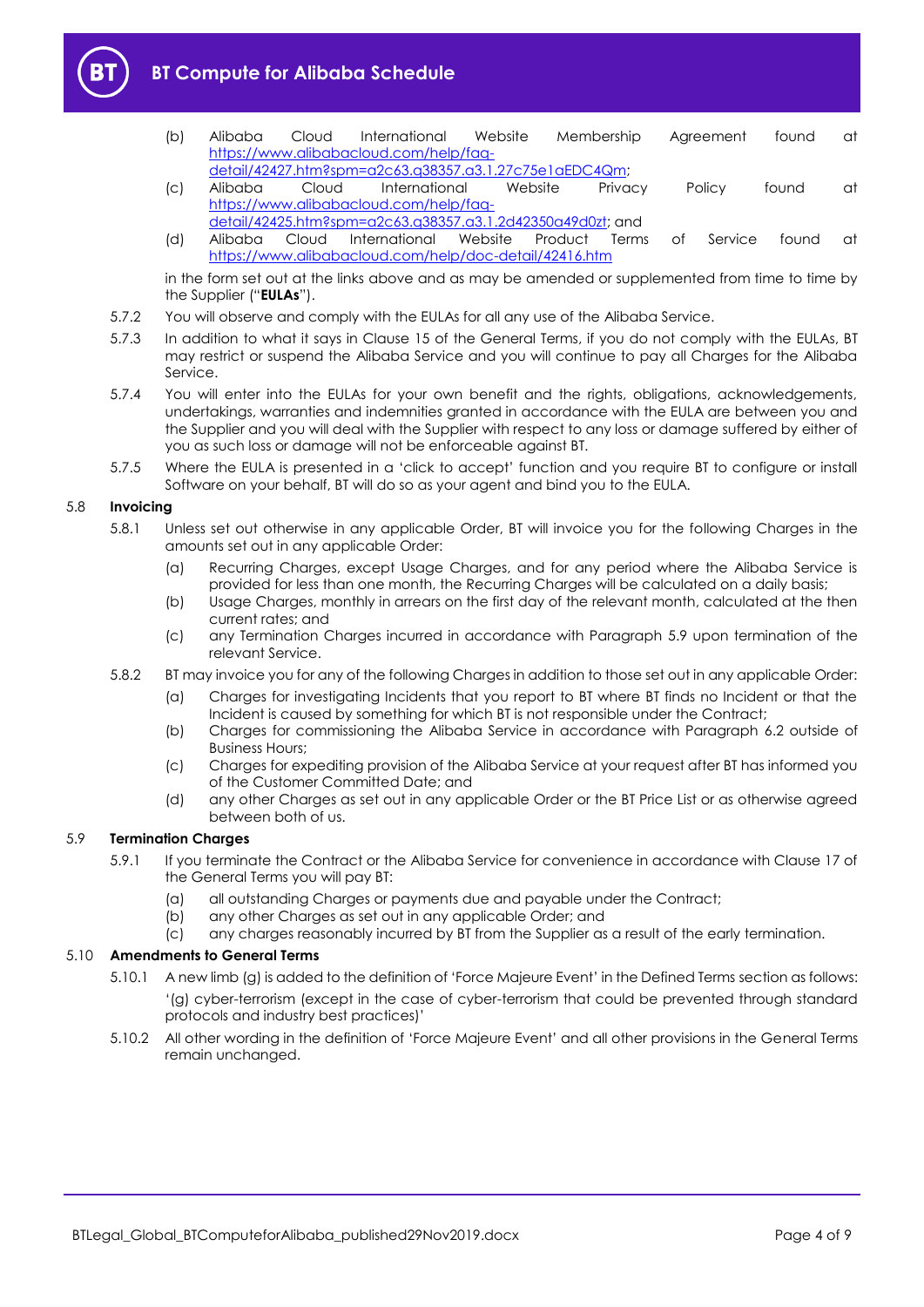

## <span id="page-4-0"></span>**Part B – Service Delivery and Management**

#### <span id="page-4-1"></span>**6 BT's Obligations**

#### 6.1 **Service Delivery**

Before the Service Start Date and, where applicable, throughout the provision of the Alibaba Service, BT will provide you with contact details for the Service Desk.

## <span id="page-4-3"></span>6.2 **Commissioning of the Service**

Before the Service Start Date, BT will:

- 6.2.1 configure the Alibaba Service; and
- 6.2.2 conduct a series of standard tests on the Alibaba Service to ensure that it is configured correctly.

#### 6.3 **During Operation**

On and from the Service Start Date, BT:

- 6.3.1 may carry out Maintenance from time to time and will use reasonable endeavours to inform you at least five Business Days before any Planned Maintenance on the Alibaba Service, BT may inform you with less notice than normal where Maintenance is required in an emergency; and
- 6.3.2 may, in the event of a security breach affecting the Alibaba Service, require you to change any or all of your passwords.

#### 6.4 **The End of the Service**

On termination of the Alibaba Service by either of us, BT may delete any Content.

#### <span id="page-4-2"></span>**7 Your Obligations**

#### <span id="page-4-4"></span>7.1 **Service Delivery**

Before the Service Start Date and, where applicable, throughout the provision of the Alibaba Service, you will:

- 7.1.1 in jurisdictions where an employer is legally required to make a disclosure to its Users and other employees:
	- (a) inform your Users that as part of the Alibaba Service being delivered by BT, BT may monitor and report to you the use of any targeted applications by them;
	- (b) ensure that your Users have consented or are deemed to have consented to such monitoring and reporting (if such consent is legally required); and
	- (c) agree that BT will not be liable for any failure by you to comply with this Paragraph [7.1.1,](#page-4-4) you will be liable to BT for any Claims, losses, costs or liabilities incurred or suffered by BT due to your failure to comply with this Paragrap[h 7.1.1.](#page-4-4)
- 7.1.2 ensure that the LAN protocols and applications you use are compatible with the Alibaba Service;

#### 7.2 **During Operation**

On and from the Service Start Date, you will:

- 7.2.1 ensure that Users report Incidents to the Supplier helpdesk;
- 7.2.2 monitor and maintain any Customer Equipment connected to the Alibaba Service or used in connection with the Alibaba Service;
- 7.2.3 ensure that any Customer Equipment that is connected to the Alibaba Service or that you use, directly or indirectly, in relation to the Alibaba Service is:
	- (a) connected using the applicable BT Network termination point, unless you have BT's permission to connect by another means;
	- (b) adequately protected against viruses and other breaches of security;
	- (c) technically compatible with the Alibaba Service and will not harm or damage BT Equipment, the BT Network, or any of BT's suppliers' or subcontractors' network or equipment; and
	- (d) approved and used in accordance with relevant instructions, standards and Applicable Law and any safety and security procedures applicable to the use of that Customer Equipment;
- 7.2.4 immediately disconnect any Customer Equipment, or advise BT to do so at your expense, where Customer Equipment:
	- (a) does not meet any relevant instructions, standards or Applicable Law; or
	- (b) contains or creates material that is in breach of the Acceptable Use Policy and you are contacted by BT about such material,

and redress the issues with the Customer Equipment prior to reconnection to the Alibaba Service;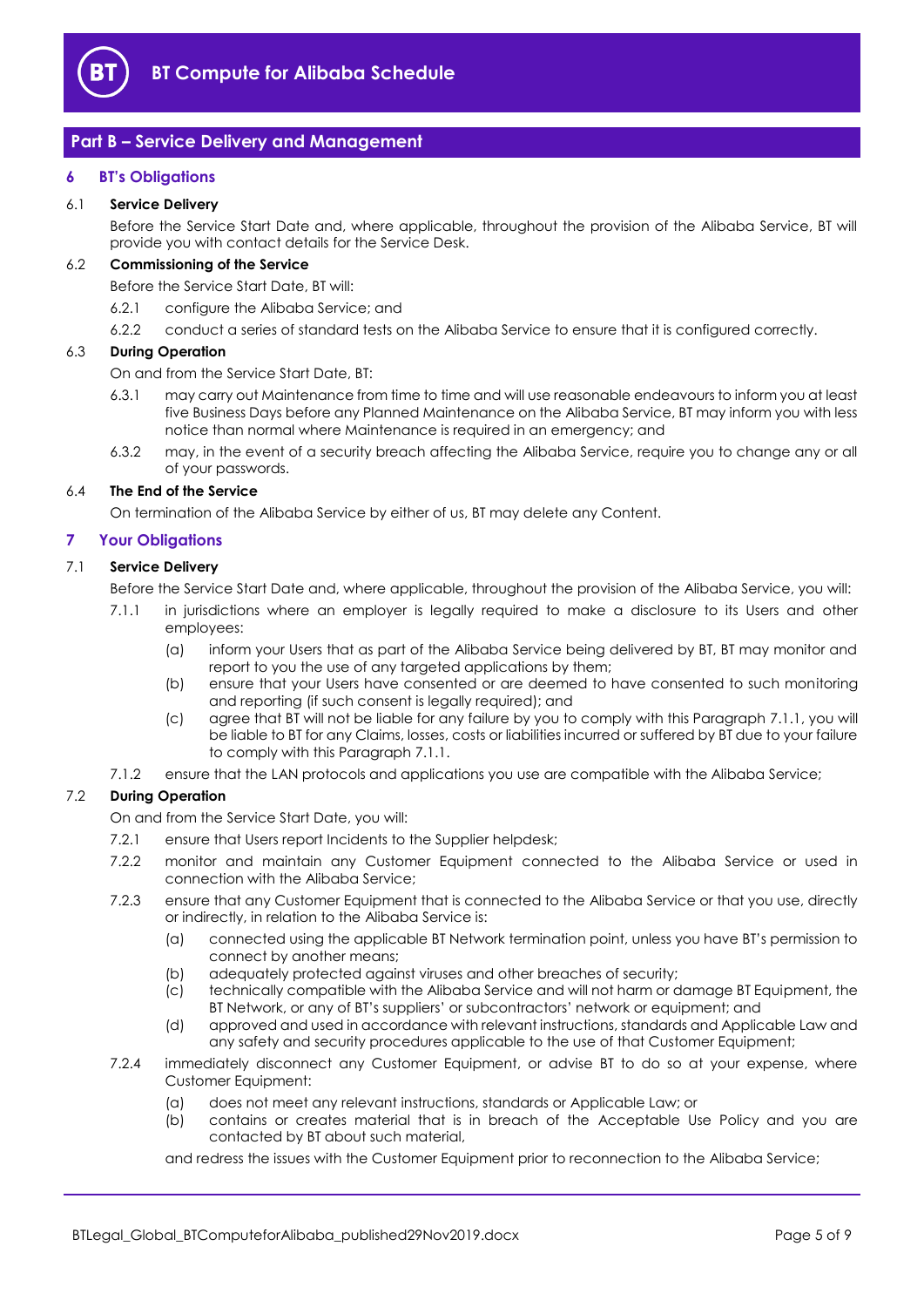

- 7.2.5 distribute, manage and maintain access profiles, passwords and other systems administration information relating to the control of Users' access to the Alibaba Service;
- 7.2.6 ensure the security and proper use of all valid User access profiles, passwords and other systems administration information used in connection with the Alibaba Service and:
	- (a) immediately terminate access for any person who is no longer a User;
	- (b) inform BT immediately if a User's ID or password has, or is likely to, become known to an unauthorised person, or is being or may be used in an unauthorised way;
	- (c) take all reasonable steps to prevent unauthorised access to the Alibaba Service;
	- (d) satisfy BT's security checks if a password is lost or forgotten; and
	- (e) change any or all passwords or other systems administration information used in connection with the Alibaba Service if BT requests you to do so in order to ensure the security or integrity of the Alibaba Service.
- 7.2.7 ensure that the maximum number of Users will not exceed the permitted number of User identities as set out in any applicable Order; and
- 7.2.8 not allow any User specific subscription to be used by more than one individual User unless it has been reassigned in its entirety to another individual User, in which case you will ensure the prior User will no longer have any right to access or use the Alibaba Service.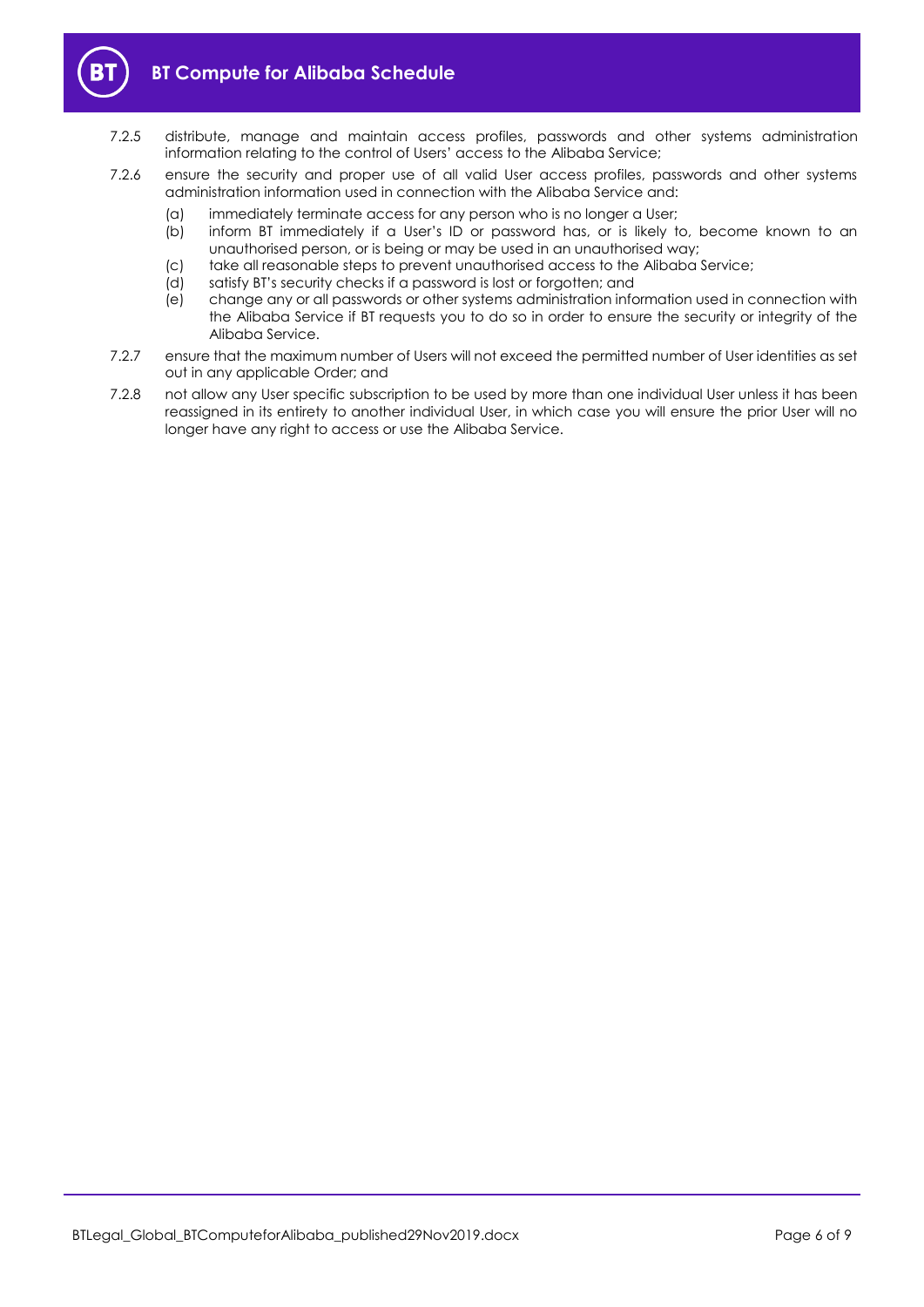

## <span id="page-6-0"></span>**Part C – Service Levels**

#### <span id="page-6-1"></span>**8 Service Care Levels**

- 8.1 BT will provide you with the Alibaba Service Levels.
- <span id="page-6-2"></span>8.2 As directed by the Supplier, BT may add to, change or discontinue any or all of the Alibaba Service Levels from time to time.
- 8.3 If BT is required to add to, change or discontinue the Alibaba Service Levels in accordance with Paragraph [8.2,](#page-6-2)  BT will provide you with as much Notice as it is reasonably able to.
- <span id="page-6-3"></span>8.4 You must submit any claims for Service Credits payable under the Alibaba Service Levels within 30 days of the Qualifying Incident occurring by providing details of the reason for the claim and any other information that BT requests.
- 8.5 Any failure by you to submit a request for Service Credits in accordance with Paragraph [8.4](#page-6-3) will constitute a waiver of any claim for Service Credits.
- 8.6 BT will submit your request for Service Credits to the Supplier for approval and once the Supplier has approved your request for Service Credits, BT will issue you with the applicable Service Credits by deducting those Service Credits from your invoice within two billing cycles of the request being received.
- 8.7 Alibaba Service Levels and Service Credits will be calculated in accordance with information recorded by, or on behalf of, BT.
- 8.8 The Alibaba Service Levels under this Schedule will not apply:
	- 8.8.1 in the event that Clause 8, Clause 15.3 or Clause 23 of the General Terms applies; or
	- 8.8.2 during any trial period of the Alibaba Service.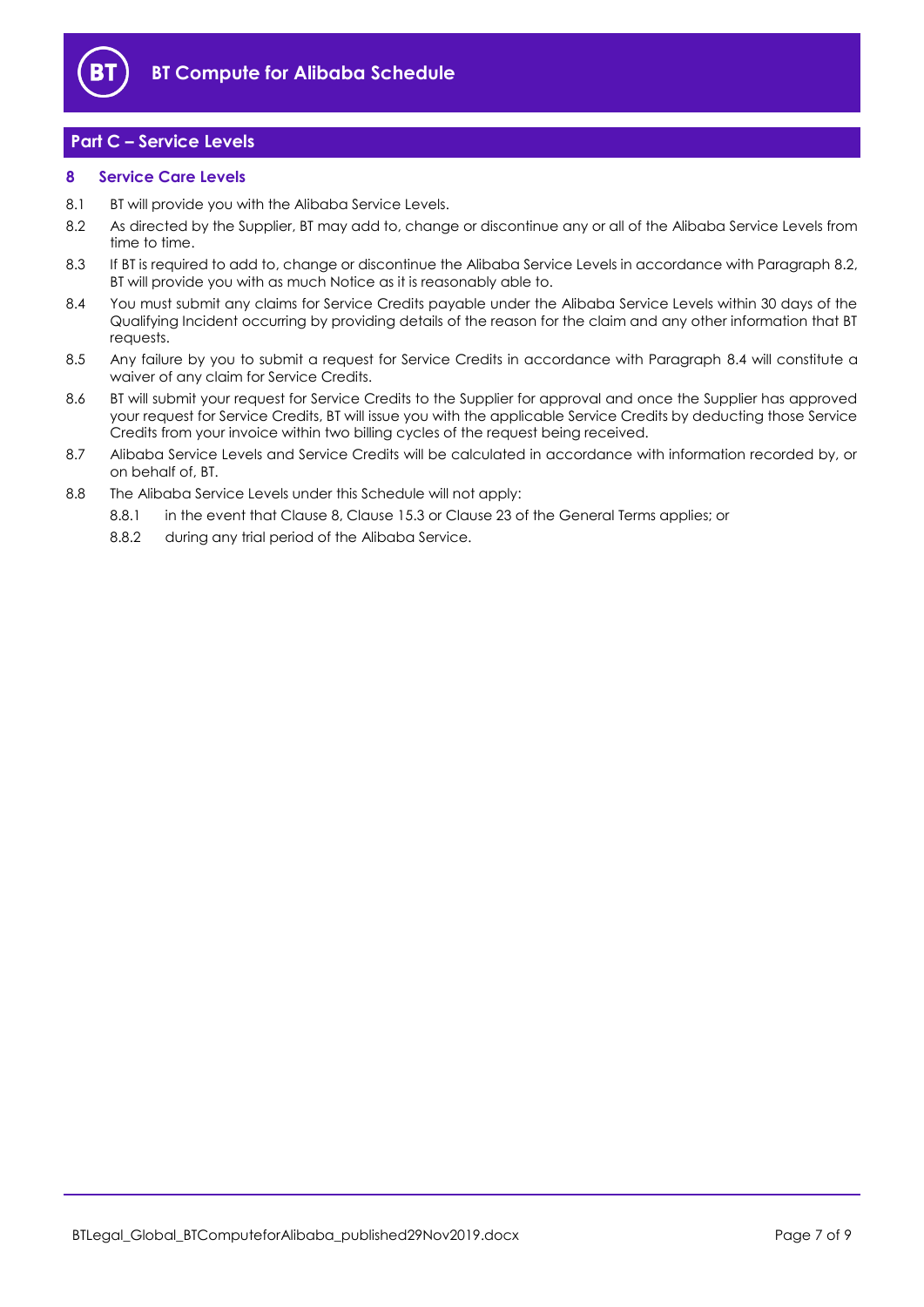

## <span id="page-7-0"></span>**Part D – Defined Terms**

#### <span id="page-7-1"></span>**9 Defined Terms**

In addition to the defined terms in the General Terms, capitalised terms in this Schedule will have the below meanings (and in the case of conflict between these defined terms and the defined terms in the General Terms, these defined terms will take precedence for the purposes of this Schedule). BT has repeated some definitions in this Schedule that are already defined in the General Terms. This is to make it easier for you to find the definitions when reading this Schedule.

"**Alibaba Portal**" means the Supplier owned and managed web interface to the cloud based infrastructure platform from where you can order, access and use the Alibaba Products.

"**Alibaba Products**" means the functionalities, applications and tools that the Supplier hosts on the Alibaba Portal. The current available Alibaba Products are found at<https://www.alibabacloud.com/help> or any other address that BT or the Supplier notifies you of.

"**Alibaba Service**" has the meaning given in Paragraph [1.](#page-1-3)

"**Alibaba Service Levels**" means the service levels and service credits that the Supplier makes available to BT in relation to the Alibaba Products, currently listed at<https://www.alibabacloud.com/help/product/42384.htm> or any other address that the Supplier or BT makes you aware of and as the Supplier may amend from time to time. "**BT Price List**" means the document containing a list of BT's charges and terms that may be accessed at:

[www.bt.com/pricing](http://www.bt.com/pricing) (or any other online address that BT may advise you). "**Business Hours**" means between the hours of 0800 and 1700 in a Business Day.

"**Cardholder Data**" means the unique payment card number (typically for credit or debit cards) that identifies the issuer and the particular cardholder account.

"**Compute Management System**" means the compute management system which is an online portal that allows you to manage the Alibaba Service and that is more particularly described in Paragraph [2.2.](#page-1-8)

"**Content**" means applications, data, information (including emails), video, graphics, sound, music, photographs, software or any other material.

"**Customer Equipment**" means any equipment including any Purchased Equipment and any software, other than BT Equipment, used by you in connection with the Alibaba Service.

"**Enabling Service**" has the meaning given in Paragraph [4.1.1.](#page-1-9)

"**EULA**" has the meaning given in Paragraph [5.7.1.](#page-2-3)

"**General Terms**" means the general terms to which this Schedule is attached or can be found at [www.bt.com/terms,](http://www.bt.com/terms) and that form part of the Contract.

"**Incident**" means an unplanned interruption to, or a reduction in the quality of, the Alibaba Service or particular element of the Alibaba Service.

"**Internet**" means a global system of interconnected networks that use a standard Internet Protocol to link devices worldwide.

"**Licence**" has the meaning given to it in Paragraph [5.5.1.](#page-2-4)

"**PCI DSS**" means the Payment Card Industry Data Security Standards, a set of policies and procedures, issued by the PCI Security Standards Council LLC ("**PCI SSC**"), as may be adopted by local regulators, and intended to optimise the security of credit and debit card transactions and protect cardholders against misuse of their personal information

"**Planned Maintenance**" means any Maintenance BT has planned to do in advance.

"**Qualifying Incident**" means an Incident, except where any of the following events have occurred:

- (a) the Alibaba Service has been modified or altered in any way by you, or by BT in accordance with your instructions;
- (b) Planned Maintenance;
- (c) you have performed any network configurations that BT did not approve;
- (d) an Incident has been reported and BT cannot confirm that an Incident exists after performing tests; or
- (e) you requested BT to test the Alibaba Service at a time when no Incident has been detected or reported.

"**Real-Name Registration Information**" has the meaning given to it in Paragraph [5.6.1.](#page-2-5)

"**Recurring Charges**" means the Charges for the Alibaba Service or applicable part of the Alibaba Service that are invoiced repeatedly in every payment period (e.g. every month), as set out in any applicable Order.

"**Service Desk**" means the helpdesk that you are able to contact to submit service requests, report Incidents and ask questions about the Alibaba Service.

"**Service Management Boundary**" has the meaning given in Paragraph [3.1.](#page-1-10)

"**Standard Service Components**" has the meaning given in Paragraph [2.](#page-1-4)

"**Supplier**" means Alibaba.com(Europe)Limited, a company registered in England and Wales having its registered address at 3rd floor, Davidson Building, 5 Southampton Street, London WC2E 7HA or any of its Affiliates.